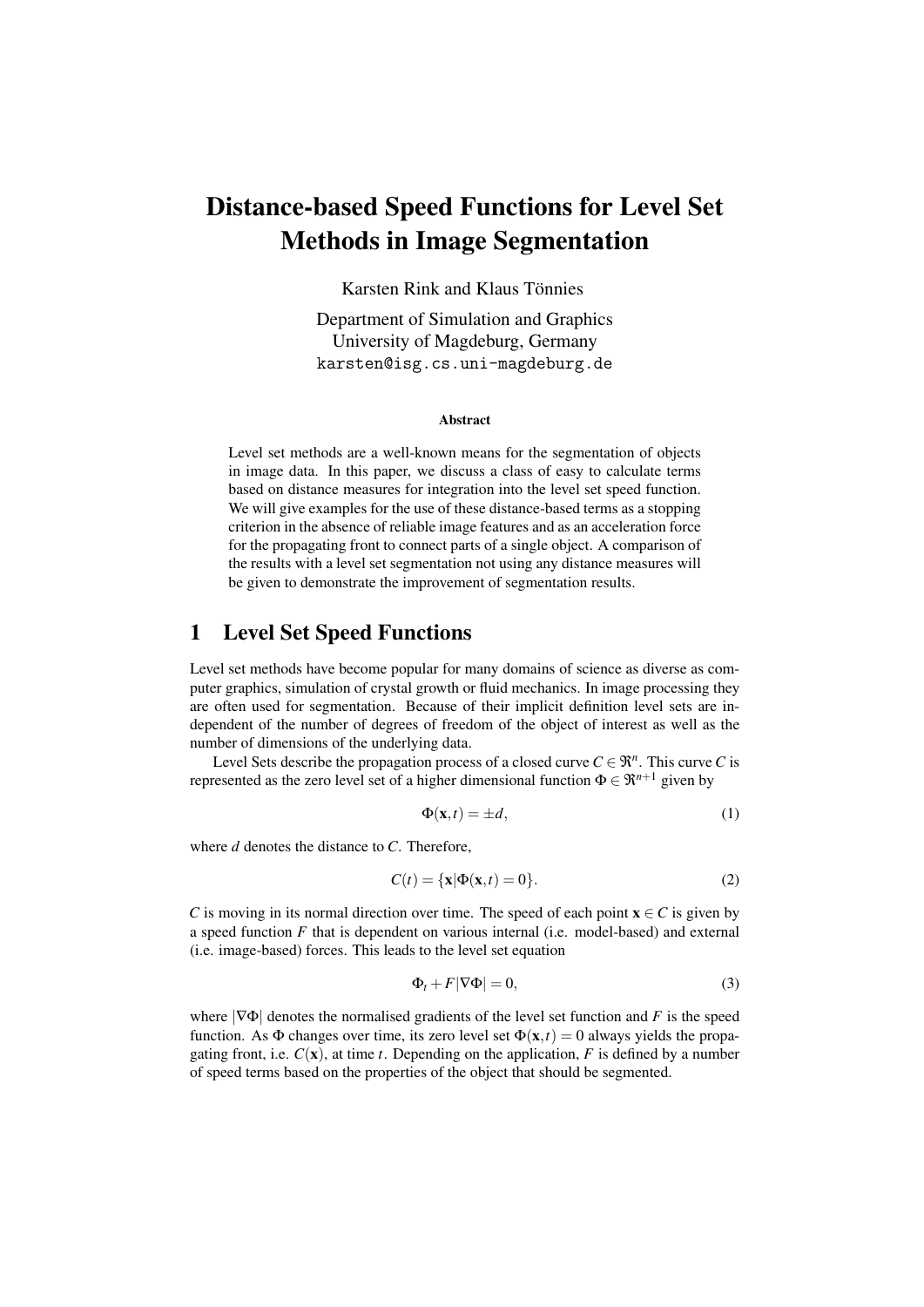When level sets were introduced in image segmentation, Malladi et al.[9] proposed an image-based speed term that stops the propagating front at image gradients. A modelbased speed term based on local curvature results in a smooth contour and prevents leaking of the contour if image gradients are not reliable. The resulting speed function is given by

$$
F = g(\nu + \kappa) \tag{4}
$$

where v is an advection term propagating the front in normal direction,  $\kappa = \nabla \frac{\nabla \Phi}{|\nabla \Phi|}$  is the curvature-based speed term and *g* is based on image features. The gradient-based term used in [9] is given by

$$
g = \frac{1}{1 + |\nabla G_{\sigma} * I(x, y)|} \tag{5}
$$

and results in small values at image gradients and thus stops the front at object boundaries. Prior to the calculation of gradients the image is often convolved with a Gaussian smoothing kernel  $G_{\sigma}$  to prevent the front from stopping in the presence of noise.

In a similar manner other image features (e.g. intensity distributions) may be included into the speed function, either as a factor to stop the front if the specified properties are not met or as an additive term increasing the speed independent of other forces. As an example, Caselles et al.[2] proposed a term based on the second derivatives of the image function that attracts the contour to gradients and thus makes such a segmentation process more robust.

In recent years, a large number of model- or image-based forces were proposed for various segmentation problems including speed terms into the propagation process that are based on texture [10], fuzzy decision rules[5] or shape priors [4]. Unfortunately, while these speed terms benefit the segmentation process, the resulting speed functions are often very specialised and can only be used for the application they were designed for.

In this paper, we focus on a class of distance-based forces. While these forces may not contribute as much to a segmentation process as more specialised speed terms proposed in recent years (see for instance [8, 13]), they are are easy to integrate into an existing speed function, have low computational cost, are consistent with the definition of level sets and still provide valuable information.

Considering distance-based forces, we also want to mention the coupled surface approach by Zeng et al.[15] because of its relevance to one of the terms proposed in section 2. In [15] two active contours are used for the segmentation of grey and white matter in MR images of the human brain. The first contour is set to detect the boundary between grey matter and cerebrospinal fluid (CSF), the second contour to find the boundary between grey and white matter. Both contours have a speed function including a term that is zero if the distance between the contours is not in a given interval  $[d_{min}, d_{max}]$ . This way, both contours cannot move further apart than *dmax* or move closer to each other than *dmin*.

# 2 Distance-Based Speed Terms

We propose a new class of speed terms based on local distance measures. Distances in image data are easy to calculate and there are a number of segmentation problems where distance between objects or parts of objects adds information to the segmentation process.

Using the level set method, it is largely possible to avoid additional calculations. For the calculation of various speed terms (e.g. advection or curvature-based speed) a distance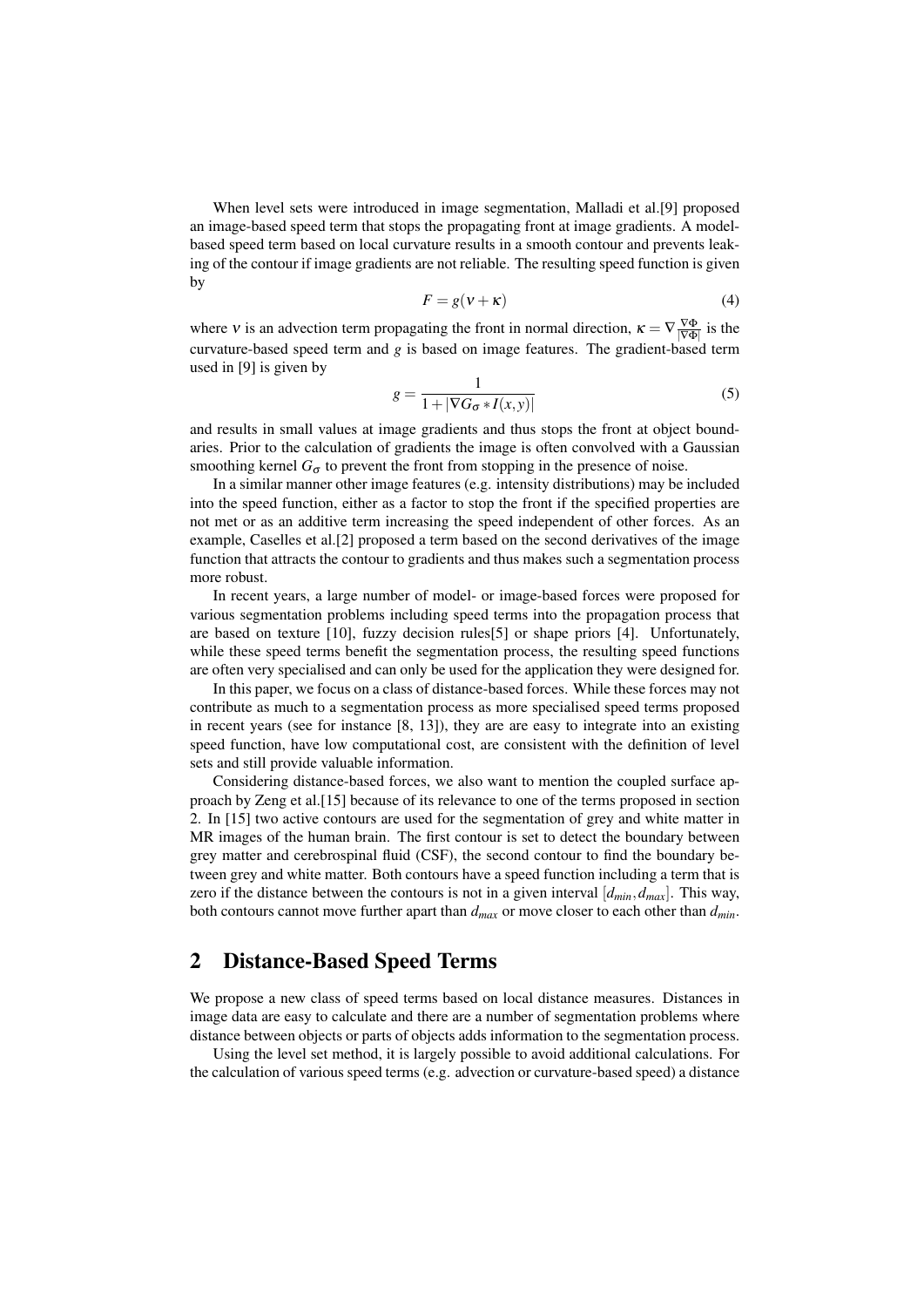transform is already performed as part of the propagation process. These calculations have to be repeated every few steps to avoid errors due to numerical approximations [9, 12]. In image processing applications distances are usually only calculated on a narrow band around the zero level set to save computational cost (see [1] for details). The surface normal *n* at any point of the front is given by  $n = \nabla \Phi$ .

We will define two classes of speed terms based on local distance measures. Class 1 will use a distance-based speed term as stopping criterion, class 2 will accelerate the propagating front if certain requirements are met within a given distance to the front.

All speed terms have a domain of [0,1] and we will demonstrate the integration of the speed terms into an existing speed function based on equation 4. Obviously, our approach is not limited to speed functions of this design and integration in other speed functions is straightforward.

### 2.1 A distance-based stopping term

Suppose an object *X* should be segmented and it is known that the boundary of *X* always has a minimum distance *dmin* to the boundary of a second object *Y*. A very simple speed function to guarantee this requirement will always be met is given by

$$
F = d_s g(v + \kappa),\tag{6}
$$

where  $g$  denotes image-based forces and  $d_s$  is the Heaviside step function

$$
d_s = \begin{cases} 0, & \text{if } d(\mathbf{x}, \mathbf{y}) \le d_{\text{min}}, \\ 1, & \text{otherwise.} \end{cases} \tag{7}
$$

Here,  $x \in X$  denotes a pixel on the propagating front *C* and  $y \in Y$  is a pixel belonging to the second object. Classification is based on image features of *X* and *Y*.

Using this speed function the level set will evolve in the same way it did when using equation 4, but regardless of any image features it will keep a distance of *dmin* to *Y* (see figure  $2(b)$ ).

In section 3 we will give an example of an application were the contour surrounding Object *X* not only should keep a minimum distance  $d_{min}$  to a second object *Y* but also a maximum distance *dmax*.

A speed function meeting this requirement is given by

$$
F = \delta g(v + \kappa) + d_s(v + \kappa),\tag{8}
$$

where

$$
\delta = 4d_s(1 - d_s),\tag{9}
$$

with a distance-based speed term

$$
d_s = \frac{d(\mathbf{x}, \mathbf{y}) - d_{min}}{d_{max} - d_{min}}.\tag{10}
$$

Again,  $d(x, y)$  is the distance from  $x \in C$  to a pixel  $y \in Y$ . In our experiments we only calculated distances for pixels with  $d(\mathbf{x}, \mathbf{y}) < d_{max}$  which saved computational time and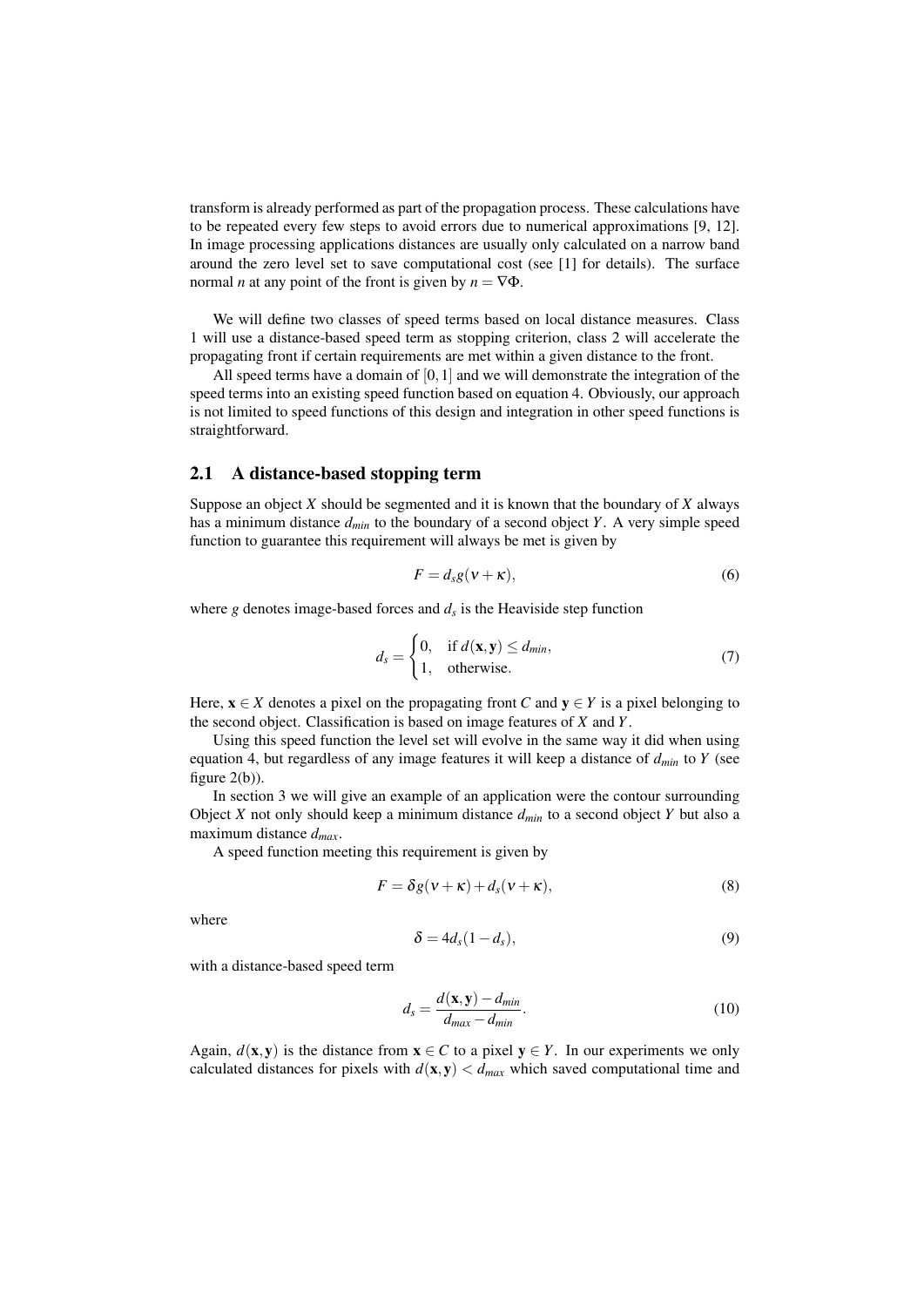

Figure 1: Plots of equation 9 and equation 14. Due to the definition of the speed terms, both functions have input and output arguments in  $[0,1]$  thus making them easily applicable to any existing speed function.

guaranteed  $d_s \in [0,1]$ . To generalise this approach, equation 9 should be expanded, so that  $\delta = 0$  for  $d(\mathbf{x}, \mathbf{y}) > d_{max}$ . Only the first term in equation 8 is dependent on image features and will vanish if  $d(\mathbf{x}, \mathbf{y}) \notin [d_{min}, d_{max}]$ . This way the front cannot stop if its distance from *Y* is greater than  $d_{max}$ . The second term is 1 if  $d(\mathbf{x}, \mathbf{y}) > d_{max}$  and will decrease linearly until it reaches 0 at  $d(\mathbf{x}, \mathbf{y}) = d_{min}$ . That is, the smaller the distance to *Y* the higher the influence of the image features on the segmentation process.

The results of a segmentation using equation 8 are similar to those given in [15], although we use only one level set function and our speed function has a different design. Finally, if  $y \in X$  and

$$
d_s = \begin{cases} 1, & \text{if } d(\mathbf{x}, \mathbf{y}) \le d_{\text{max}}, \\ 0, & \text{otherwise}, \end{cases} \tag{11}
$$

the front will only stop at a distance *dmax* outside object *X* (see figure 2(d)). While equations 7 and 11 worked well with the test images, it is recommended to substitute them with sigmoid functions for the general case to avoid numerical instabilities (see [3]).

Since the given definitions guarantee  $d_s \geq 0$ , it is possible to integrate all the above distance-based stopping criteria into a fast marching speed function [11].

### 2.2 A distance-based acceleration term

In the previous section we used a distance-based measure to stop the propagating front. Now we will give an example of a speed term that pushes the front forward even if image features suggest that it should be stopped.

This property may be used if parts of a single object appear to be disconnected in the image data. For instance, thin structures (e.g. vessels) in 3D data sets are often disconnected due to partial volume effects (PVE). During segmentation these disconnected parts might either be missed or it requires additional effort to segment them in a postprocessing step.

To overcome this limitation, a term  $d_a$  is calculated based on pixels along the surface normals of the propagating front *C*. If a pixel y within a given distance of *C* has the properties of the currently segmented object and  $\Phi(\mathbf{v}) > 0$ , the propagating front will be pushed towards this pixel. Since this search process is based on the surface normal, the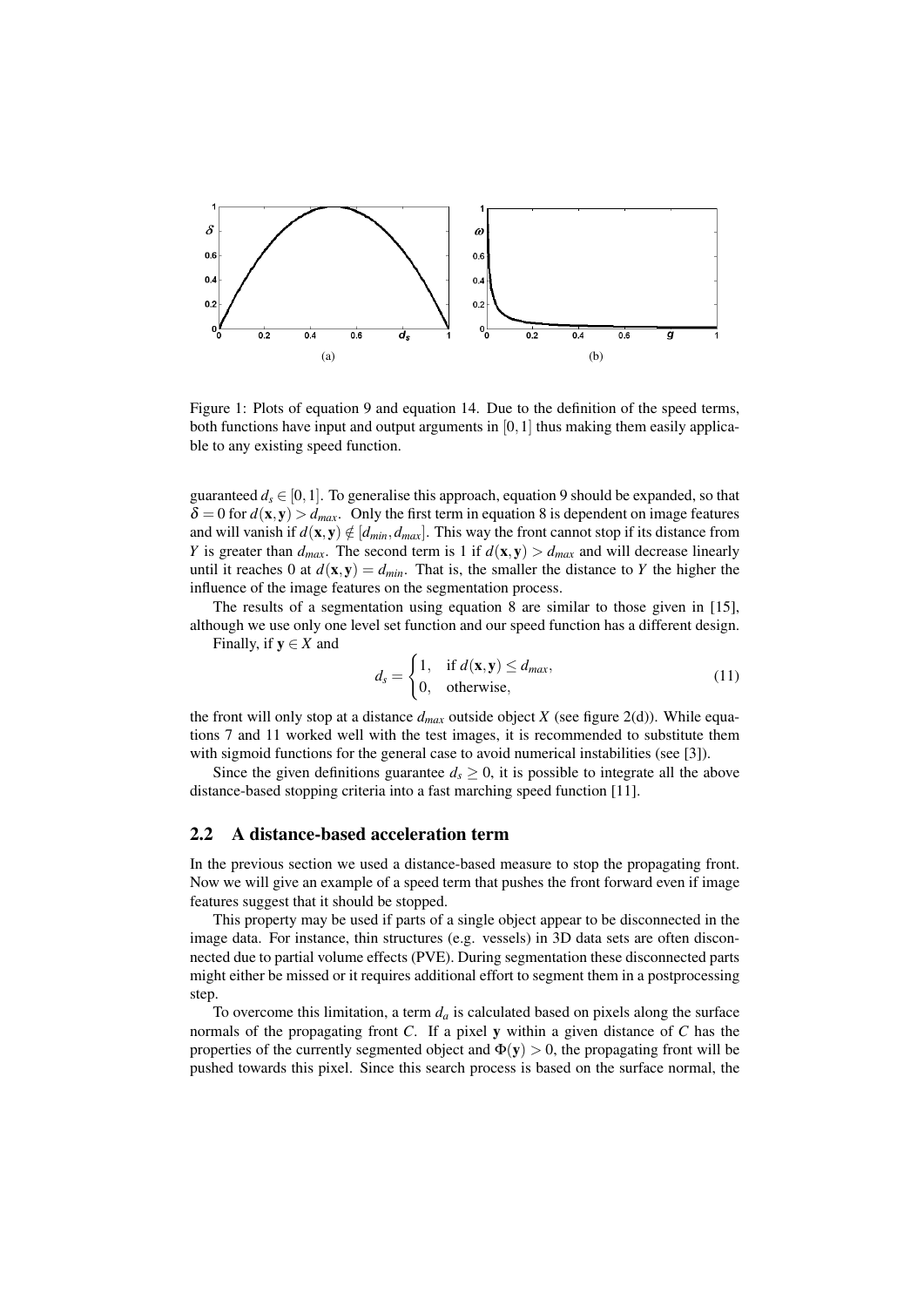

Figure 2: Figure 2(a) shows a test image to visualise the effects of distance-based speed terms. In all examples the same parameters for image-based forces have been used and a single seed point was set within object *X*. Figure 2(b) shows a segmentation using the minimum-distance speed term given in equation 7. The level set stops based on imagefeatures but keeps a minimum distance of 5 pixels to the light grey area (object *Y*). In figure  $2(c)$  the speed function from equation 8 was used, incorporating the min/max distance. The front does not stop at the boundary of the circle because the distance to object *Y* is too large. Figure 2(d) shows a segmentation using equation 11. The front stops 5 pixels outside object *X*. Figure 2(e) visualises the segmentation result using the acceleration term given in equation 12. All the black objects have been connected. Note, that the front propagated directly from *X* to the other objects and does not leak into the image background. Finally, figure 2(f) combines both approaches. The black objects are connected while the front keeps a distance of 5 pixels to the white rectangle.

distance between object parts (i.e. the distance where no reliable data for the segmentation exists) will be as small as possible.

The resulting level set speed function is now given by

$$
F = g(v + \kappa) + \omega d_a v. \tag{12}
$$

The term  $d_a = d_a(\mathbf{x})$  is calculated based on the image features of pixels y along the surface normal of x, i.e.

$$
d_a(\mathbf{x}) = \max_{d_{min} \le \mathbf{y} \le d_{max}} g(\mathbf{y}), \quad \Phi(\mathbf{y} > 0)
$$
\n(13)

and

$$
\omega = \alpha(\alpha + \beta)^{-1}.
$$
 (14)

If the image features represented by *g* suggest that the front should be stopped, the second term may nevertheless add speed to the front pixel if there are pixels along the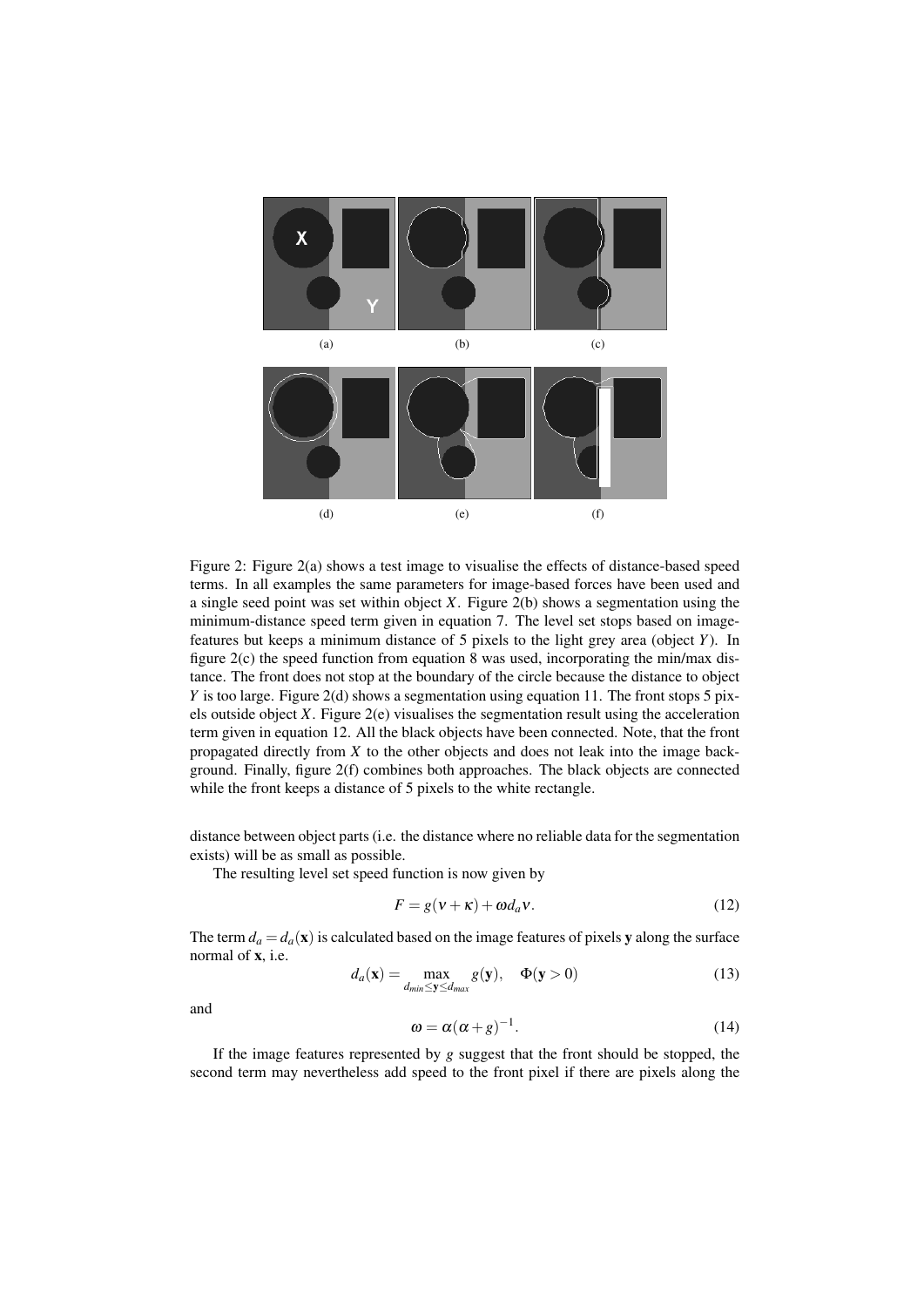normal that seem to belong to the object. If the value of *g* is high, ω will vanish, so no additional force will be applied. The parameter  $\alpha$  determines how small *g* needs to be before the distance-based term add increases the speed of the front. In our experiments we used  $\alpha = 0.01$  (see figure 1(b)).

Note, that due to the discrete representation of the front *C* relevant pixels may not be found on the surface normal of any front pixel. Therefore, for implementation purposes, we calculate  $d_a$  for all pixels y within a given distance  $d_{max}$  that have not yet been segmented (i.e.  $\Phi(y) > 0$ ). A pixel is considered only if

$$
d(\mathbf{x}, \mathbf{y}) - d(C, \mathbf{y}) < \varepsilon. \tag{15}
$$

Here,  $d(x, y)$  denotes the distance between  $x \in C$  and y and  $d(C, y)$  is the shortest path from y to the propagating front, automatically given by the distance transform of the level set method (see beginning of this section).

# 3 Applications and Experimental Results

In this section we will give examples of applications for the proposed speed terms. Level set methods have been applied for the segmentation of 3D data sets using the speed function from equation 4 as well as a speed function containing the distance-based terms introduced in section 2. Results of both segmentation processes will be given for comparison.

### 3.1 Segmentation of Cerebral White Matter

We used the distance-based stopping criterion for the segmentation of white matter in magnetic resonance (MR) images of the human brain. The grey matter of the cerebral cortex surrounding the white matter is known to have a thickness of 2 − 6*mm* (see for instance [7, 6]). The whole brain in turn is embedded into cerebrospinal fluid (CSF). Due to inhomogeneities, partial volume effects and noise, the inner cortical surface (i.e. the boundary between the grey and white matter) is often not clearly distinguishable. Also, the magnitude of the gradients between grey and white matter varies significantly. On the other hand, the outer cortical surface is very prominent and the CSF itself is represented by much smaller image intensities in T1-weighted MRI than any brain tissue.

As it is difficult to identify the inner cortical surface, anatomical knowledge of cortex thickness can be used as a constraint in the segmentation process. Using the level set method, the propagating front should be stopped if the distance between white matter and CSF is less than 2*mm*, even if there is no discernable boundary between grey and white matter visible within the data. Also, the front cannot be stopped if it is more than 6*mm* away from voxels classified as CSF.

In the scope of this paper we just want to give the different results for a segmentation of the white matter with and without our stopping criterion. Note, that we did not perform scull stripping or any other preprocessing steps. Rough estimates for white matter and CSF distributions were obtained by placing one seed point within the respective tissue and then start a very conservative segmentation using the fast marching method (see fig. 3(b)). A more sophisticated histogram analysis will improve results (see [14]) but is not performed here. Instead, we want to focus on the benefit of the distance-based criterion with respect to the cortical surface estimation.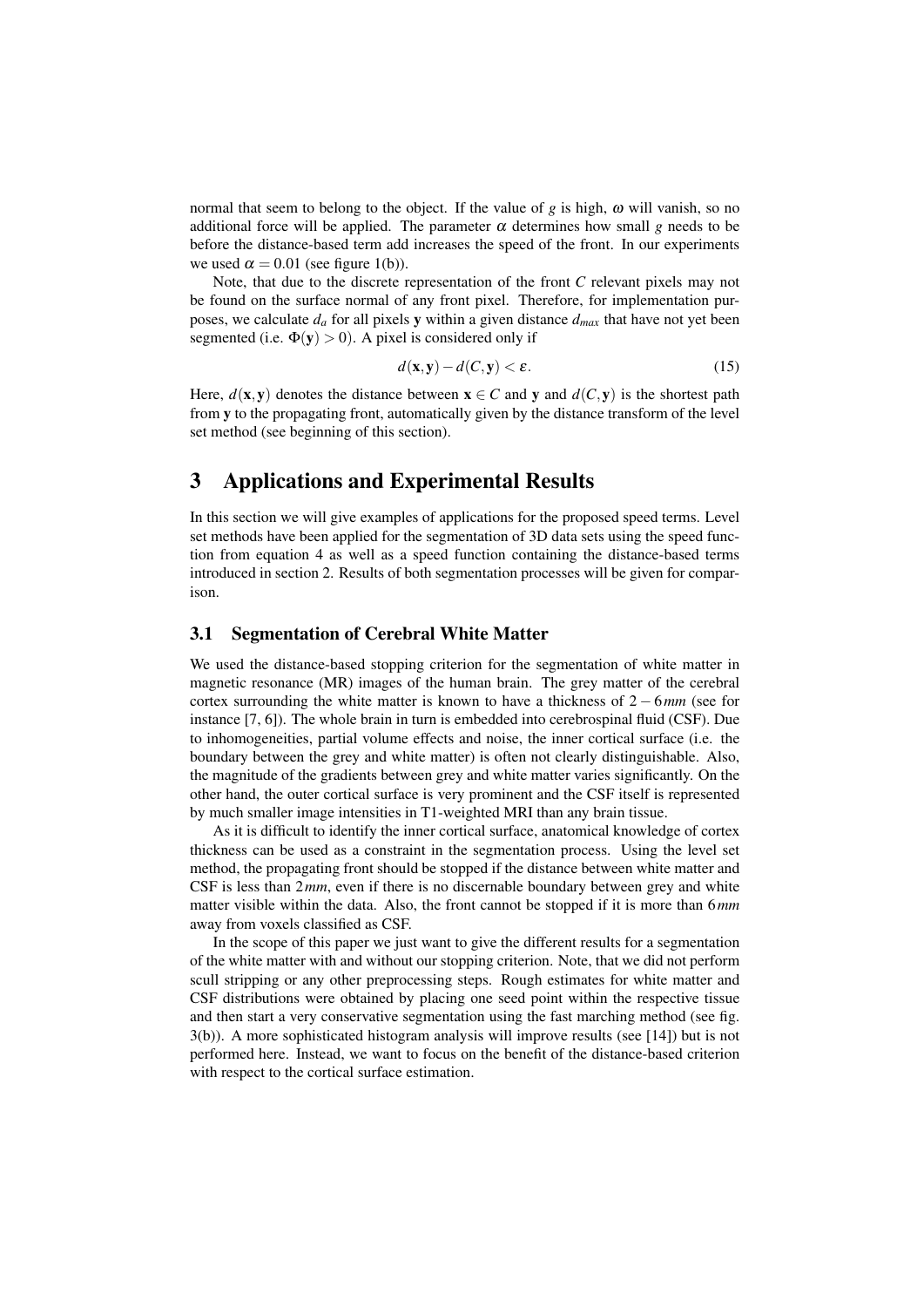

Figure 3: Segmentation of white matter in MR data of the human brain. Figure 3(b) shows the result of a conservative fast marching segmentation to obtain mean value and standard derivation for white matter and CSF. Figure 3(c) shows the segmentation result using algorithm *A*, figure 3(d) shows the segmentation result using algorithm *B*. Note the differences in the marked areas, enlarged in figs  $3(e) - 3(i)$ .

We tested our speed function on five 3 Tesla MRI data sets of the human brain with a resolution of  $1mm^3$  iso-voxels. We will refer to the segmentation without the stopping criterion as algorithm *A* and to the segmentation including the stopping criterion as algorithm *B*. The same parameter set was used for both segmentation processes. Segmentation results obtained with both algorithms are presented in figure 3. Due to magnetic field inhomogeneities, algorithm *A* misses white matter pixels in the upper frontal lobe (area 1) and in the lower temporal lobe (area 2). In area 3, voxels belonging to the cortex have been misclassified as white matter. Using algorithm *B* resulted in an improved result. Additional white matter pixels are segmented in areas 1 and 2 due to the maximum allowed distance  $d_{max}$  to CSF, less pixels are segmented in area 3 due to the minimum required distance *dmin* to CSF.

We are aware that segmentation results for algorithm *A* can be improved using appropriate preprocessing steps. The same is true for algorithm *B*, as segmentation near the cortex is still governed by the image-based speed terms (see equation 8). Furthermore, segmentation using algorithm *B* proved to be much more robust since including the stopping criterion prevents the propagating front from leaking into non-white matter if image-based forces are too small. At the same time, the front cannot stop somewhere within the white matter if image-based forces are too strong. An evaluation and comparison of the method to other algorithms would go beyond the scope of this paper. Instead, we refer the reader to [14] where we applied a similar method based on region growing to 1.5 Tesla MR images of the human brain. The proposed algorithm includes a number of preprocessing steps to ensure robust segmentation as well as an evaluation by experts. Results proved to be more exact than those of the commercial software BrainVoyager.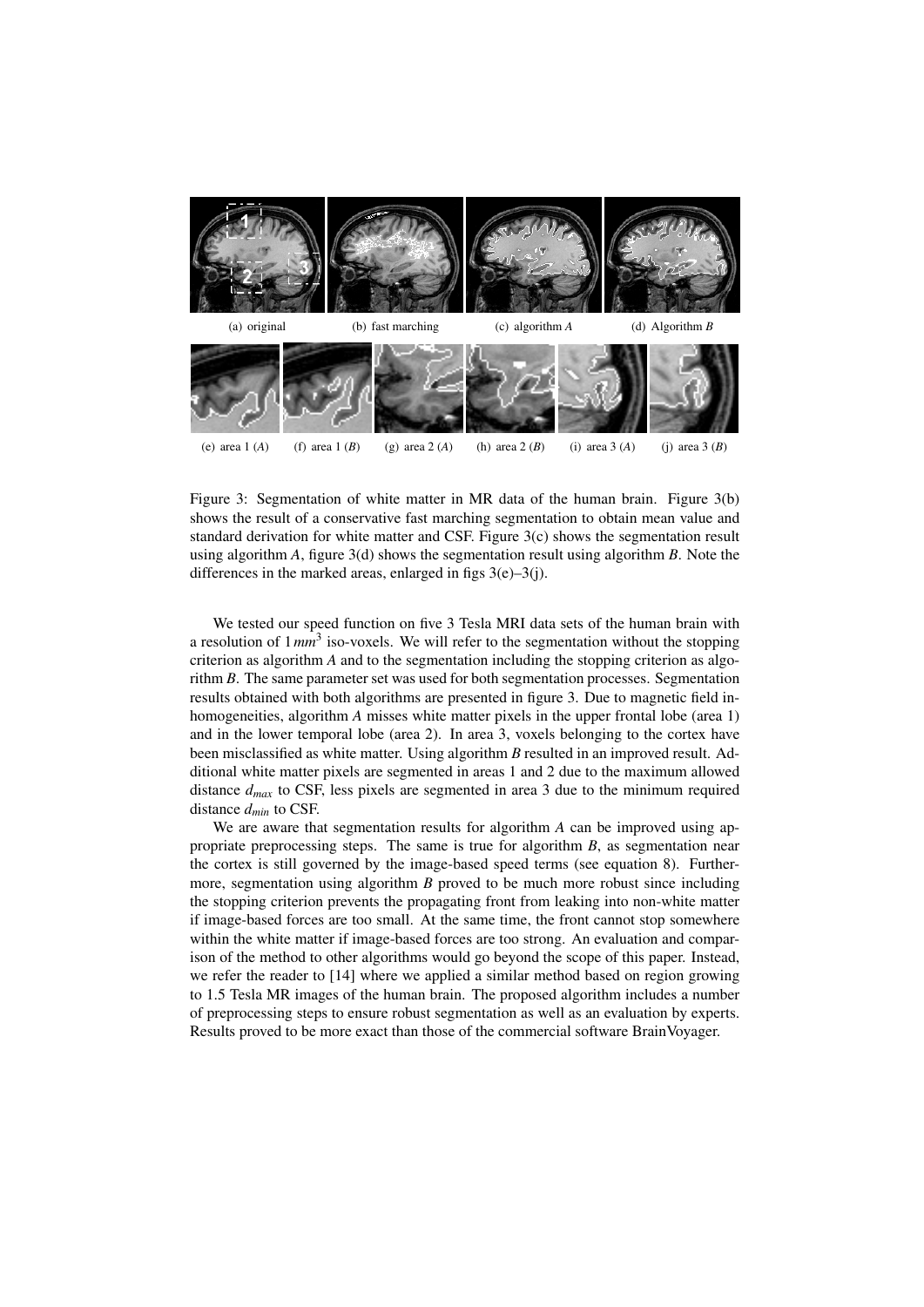| data set      |  |  |  |
|---------------|--|--|--|
| # spines      |  |  |  |
| algorithm A   |  |  |  |
| algorithm $B$ |  |  |  |

Table 1: Segmentation of spines for five dendrites. Given are the number of spines for each dendrite as well as the number of spines found using a level set algorithm without the acceleration term (algorithm *A*) and with the acceleration term (algorithm *B*).

### 3.2 Segmentation of Dendrites

A speed term accelerating the front even if image features suggest that the front should be stopped, can be used to connect parts of an object that appear to be disconnected in the data. The speed function given in equation 12 connects different objects (or parts of an object) if the distance between them is small enough and they have similar image features. We applied this speed function for the segmentation of branches of neurons, called dendrites, in 3D microscopic images. The synapses by which different neurons send signals to each other are located either on the dendrites themselves or on small extensions (spines) of the dendrites. For research of neural processing a segmentation of these structures is necessary. Unfortunately, spines often seem unconnected to dendrites due to partial volume effects which makes a segmentation of these structures difficult.

Our method was tested on three microscopic data sets with  $1 \mu m^3$  iso-voxels. The maximum response criterion in equation 13 poses a problem in the presence of high noise levels as the front tends to be pushed towards single noise pixels. Therefore, the data was smoothed using a small gaussian kernel. Again, we used the same parameter set in all segmentations. Parameters used for the calculation of  $d_a$  in equation 13 were  $d_{min} = 1$ and  $d_{max} = 12$ . Therefore we missed spines at greater distance. However, setting  $d_{max}$  to a larger value may result in the connection of semantically independent objects (i.e. parts of other dendrites) as the speed of the front is based solely on image features.

In figure 4 we give examples of our segmentation results as well as comparisons of the same data set segmented using a speed function without distance-based forces. It can be seen that while we could not find all spines extending from the dendrites, we were able to segment considerably more spines using the distance-based speed term than using a conventional speed function. Unfortunately, no gold standard for an exact segmentation was available. In table 1 we give a comparison of results based on the number of segmented spines to demonstrate the benefit of the proposed acceleration term. The image intensities of the missed spines are often too low for the estimated intensity distribution of the dendrite, which was at least in part promoted by the smoothing process.

## 4 Conclusions

We presented a number of speed terms for a level set speed function based on local distance measures. These force terms are easy to calculate and they use local distance information from the level set itself. They can be integrated in any existing speed function and only influence the speed function when in their defined range. This way they may add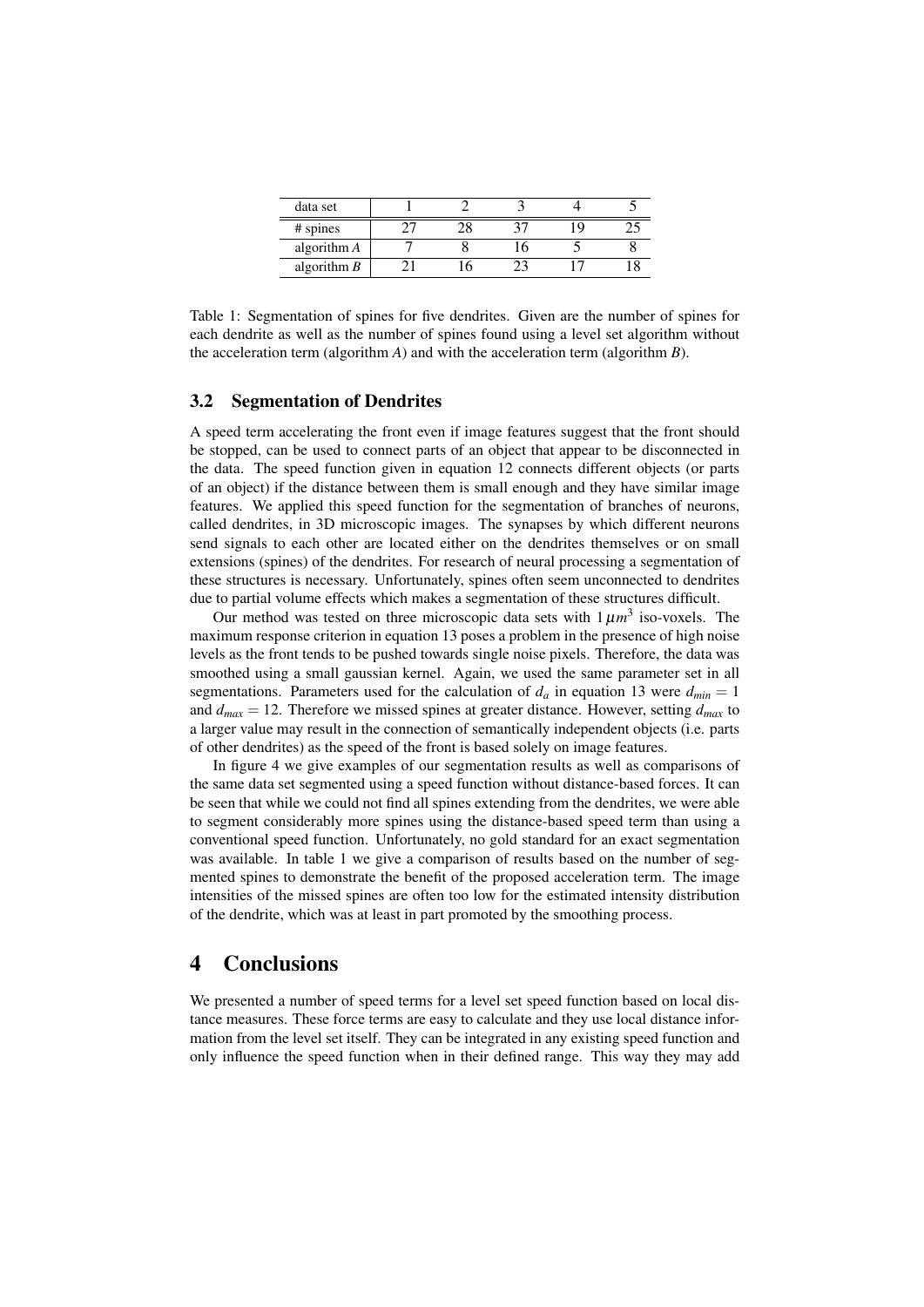

Figure 4: The upper row shows an example slice from one data set. Algorithm *A* is the segmentation without the proposed acceleration term (fig. 4(b)) and algorithm *B* is the segmentation with the acceleration term (fig. 4(c)). A number of spines that have been missed by *A* could be segmented using *B*. The lower row gives a detailed view.

valuable information to the segmentation process.

The speed terms were used in example applications for segmentation of medical data. A distance-based stopping term was applied for the segmentation of cerebral white matter in 3D MR data sets of the human brain to ensure a semantically correct estimation of the inner cortical surface in the absence of reliable image features. A distance-based acceleration term was used for the segmentation of dendrites in 3D microscopic images to connect parts of the segmented object that appear disconnected due to partial volume effects. In both cases segmentation results have been improved when compared to a conventional level set segmentation using the same parameter sets. Also, segmentation results using the stopping criterion proved to be more robust to parameter variations. A way to handle the noise-dependence of the acceleration force will be investigated in future work.

### Acknowledgements

We would like to thank Karin Engel and Christian Wasserthal for the discussions as well as the Leibniz Institute for Neurobiology, Magdeburg, for the data sets.